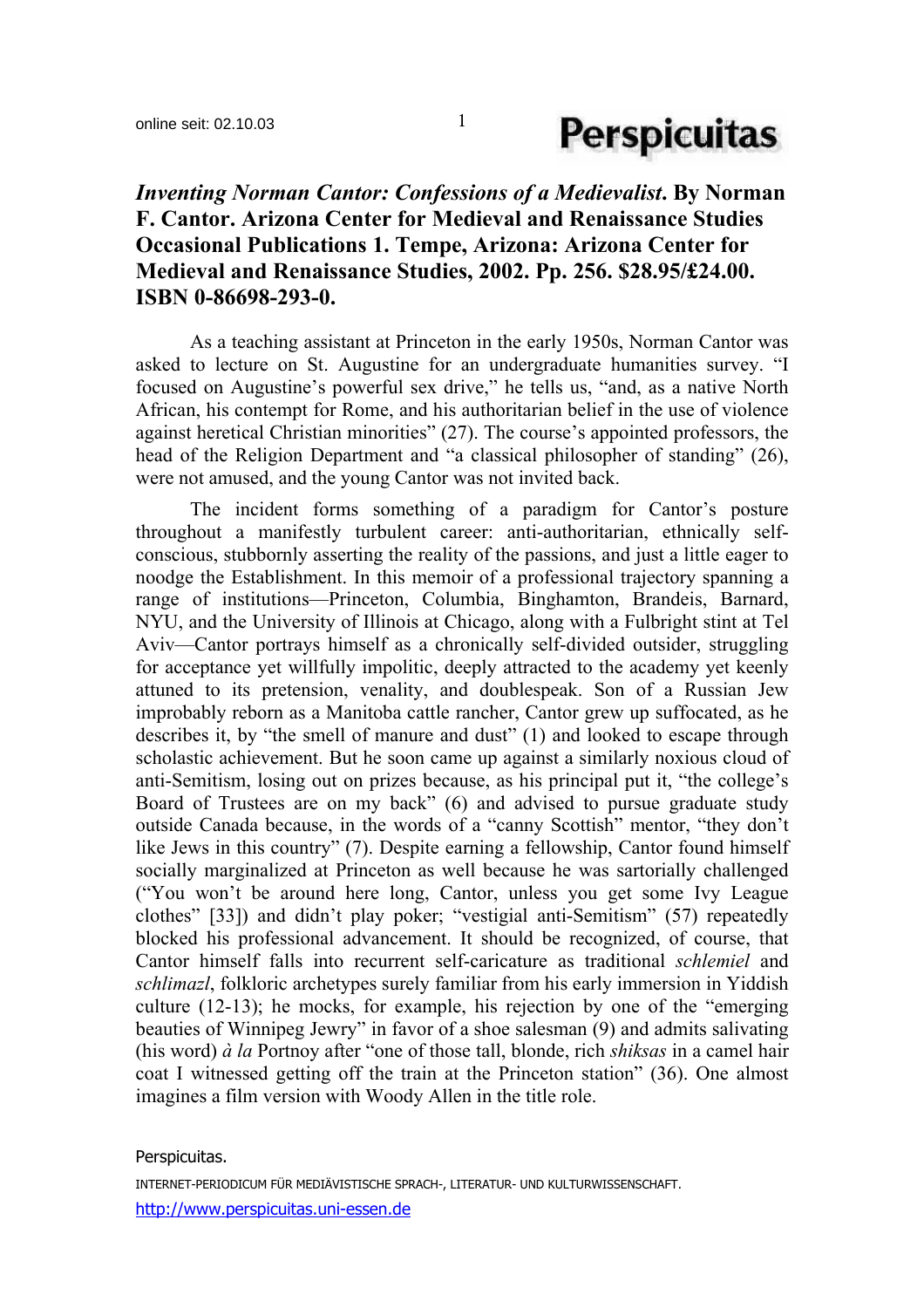### **Perspicuitas**

 This is, in other words, a deeply human self-portrait, at once comic and moving. Cantor is unsparing about his faults and foibles (lines like "I was a fool" come up frequently), and he makes no effort to hype his scholarly laurels, something that as one of the preeminent medieval historians of his generation he might well have done (*The Civilization of the Middle Ages*, first edition 1963, has gone through forty printings [108], and he estimates that nearly a million copies of his books are currently in print [199]). Instead, he gives us an account of a career marked by error, bewilderment, and the indignities of seemingly incessant psychological and financial strain—yet informed as well by a persistent idealism and repeated gestures of magnanimity. His record of relations with well known scholars like Joseph Strayer, Theodor Mommsen, Ernst Kantorowicz, and others an extension of his earlier book *Inventing the Middle Ages* (1991)—similarly depicts these giants (Cantor's word, 49) in terms of a warty humanity (Strayer's aloofness and troubled marriage, Mommsen's sense of inferiority to the towering ancestor whose name he shared, Kantorowicz's nightly stroll to the deli for "two red Delicious apples and a quarter pound of Westphalian ham" [69]) but acknowledges their collective and paradoxically moral achievement: "hardworking, ambitious but in no way corrupt," "selfless, laborious, immensely learned" (49, 63).

 We learn something of the books that shaped Cantor's mind--Ferdinand Lot's *The End of the Ancient World* (which he says he memorized, 14), A. L. Rowse's *The England of Elizabeth* ("a beautiful and underappreciated book," 20), Richard Southern's *The Making of the Middle Ages* (read "with rapture," 93)--and he delivers himself of various provocative opinions: his great admiration for art historian Kurt Weitzmann; his judgment that Kantorowicz's *The King's Two Bodies*, despite Cantor's originally negative review, "anticipates the postmodern deconstructionist kind of medievalist inquiry pursued in the 1990s by Carolyn Walker Bynum and Gabrielle Spiegel" (71); his considered opinion that "our concepts of human behavior are the same as those of medieval people once you get beyond a thin veneer of language differences" (224); his admission that his own view of the Middle Ages has become progressively "darker and less idealistic" (227).

Apart from these tidbits, *Inventing Norman Cantor* admittedly holds little interest for medievalists *per se*: he himself chose medieval studies, Cantor reveals, only because his college advisor, "chuckling" (!), told him there was "little competition for student money in that obscure field and a dearth of entering students" (8). As an historian's retrospective on the changing directions in higher education over the last fifty years, however, Cantor's book has much to offer. He traces the modern American academy to what he calls "British liberal humanism": a "thought-world" (Cantor's rendering of Foucault's *épistème*) rooted largely in the upper middle class of Victorian Britain, living and perpetuating itself through

#### Perspicuitas.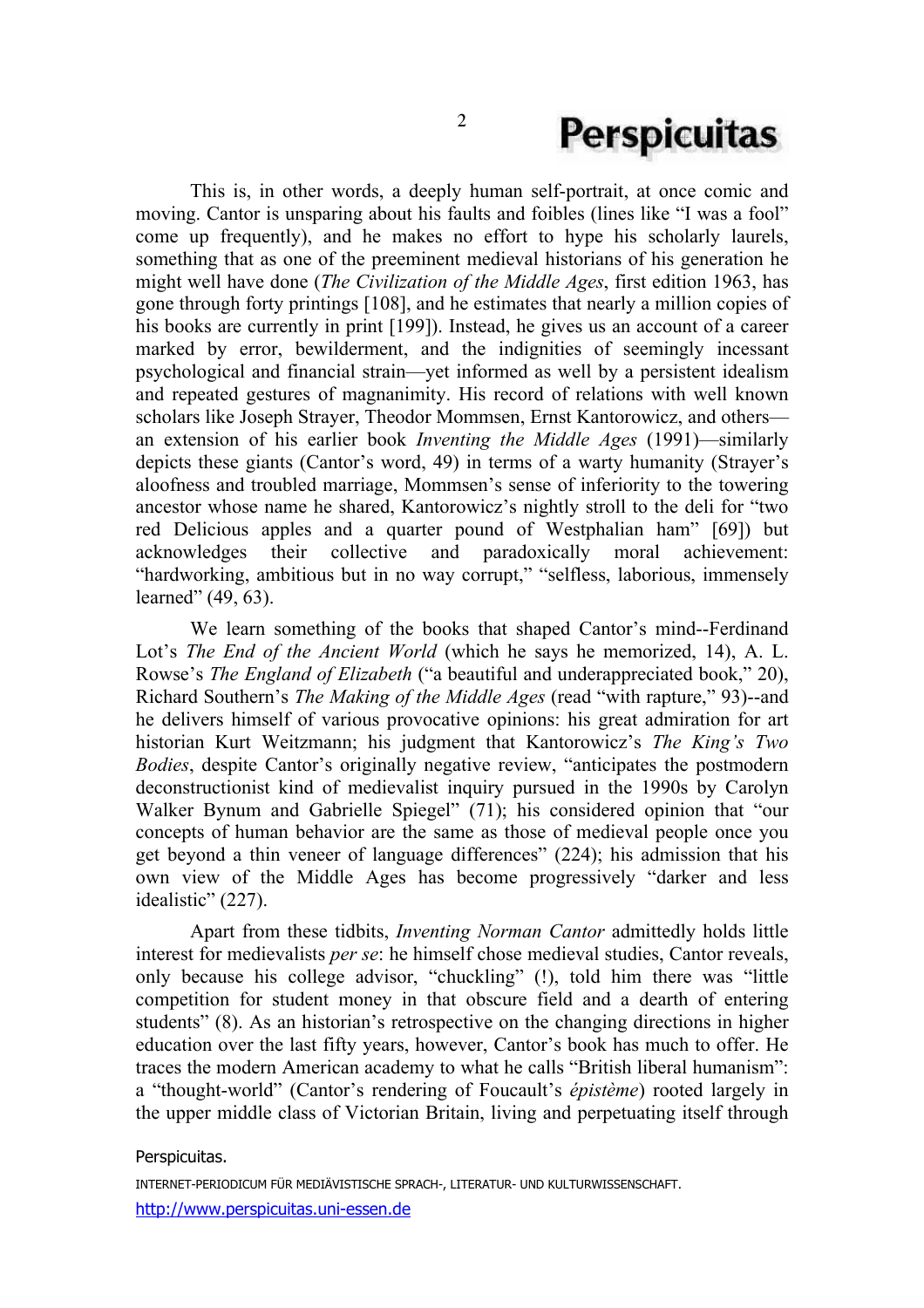# **Perspicuitas**

printed texts (22), marked by an uncritical social superiority but grounded in respect for English law and an indefatigable impulse to do good: "With all that was class-ridden, anti-intellectual, exploitative, smug, even racist about the old Brits, they were relatively speaking the salt of the earth, the best mankind had to offer" (22). Stultified in impoverished postwar Britain (as a Rhodes Scholar Cantor was appalled by Oxford's Olympian imperviousness to "centuries of sanitary technology," 98) and tainted at rising American universities like Princeton by complicity in Cold War politics (Strayer, Cantor notes, was a CIA consultant), this culture inevitably collapsed under its own complacency—"They thought their discourse would never be challenged" (72)—and gave way before the imperatives of demographic change, emerging behavioral sciences, and an advancing mass media revolution it preferred to disdain.

 His admiration for the old humanism notwithstanding, Cantor clearly felt liberated by its displacement, envisioning a new synthesis of "traditional learning with vanguard ideas of the human sciences and attentiveness to contemporary popular culture. There was a new world of ideas to be examined and a new kind of history to be written" (91). In his second career as university administrator (at Binghamton, Illinois-Chicago, and NYU) he actively promoted the hiring of women and minorities, and he credits the vigor of his later work to Foucault, Derrida, and Lévi-Strauss. In commentary on the post-1960s culture wars, however, Cantor avoids the standard grooves of political correctness, reporting his commiseration with "shrunken, sallow, and defensive" males he interviewed at AHA conventions and predicting rather sadly that "History by 2010 will be like nursing; mostly a female profession" (83); he regrets the "sloganeering and blood feud" (134) into which the debates degenerated, and expresses puzzlement at fashionable disaffection ("I can understand why leftist icons and powerbrokers focus on the iron triangle of race, class and gender . . . what I cannot understand is why they are so angry at and critical of the United States which treats them so well" [193]). He chafed also, he relates, at the increasingly dominant Conant policy that subordinated teaching to research (217). Battle-scarred by protesting students, contentious faculty, obtuse trustees, recurrent government cutbacks, and occasional physical danger (a smoke bomb was once detonated under his car), Cantor left administration, returned to fulltime teaching (though in somewhat anomalous circumstances, having suffered a political expulsion from NYU's history department), and developed what he calls his third career, writing history for the commercial market.

 If Cantor has any axe to grind in this book, it is probably situated here, in the professional tension between writing history for academics and writing history for the educated public. In 2001 (9 November) Cantor wrote the *TLS* to contend that the "most important historians right now are Simon Schama and Joseph Ellis, because their books are heaped up at the front of the chain bookstores and are

#### Perspicuitas.